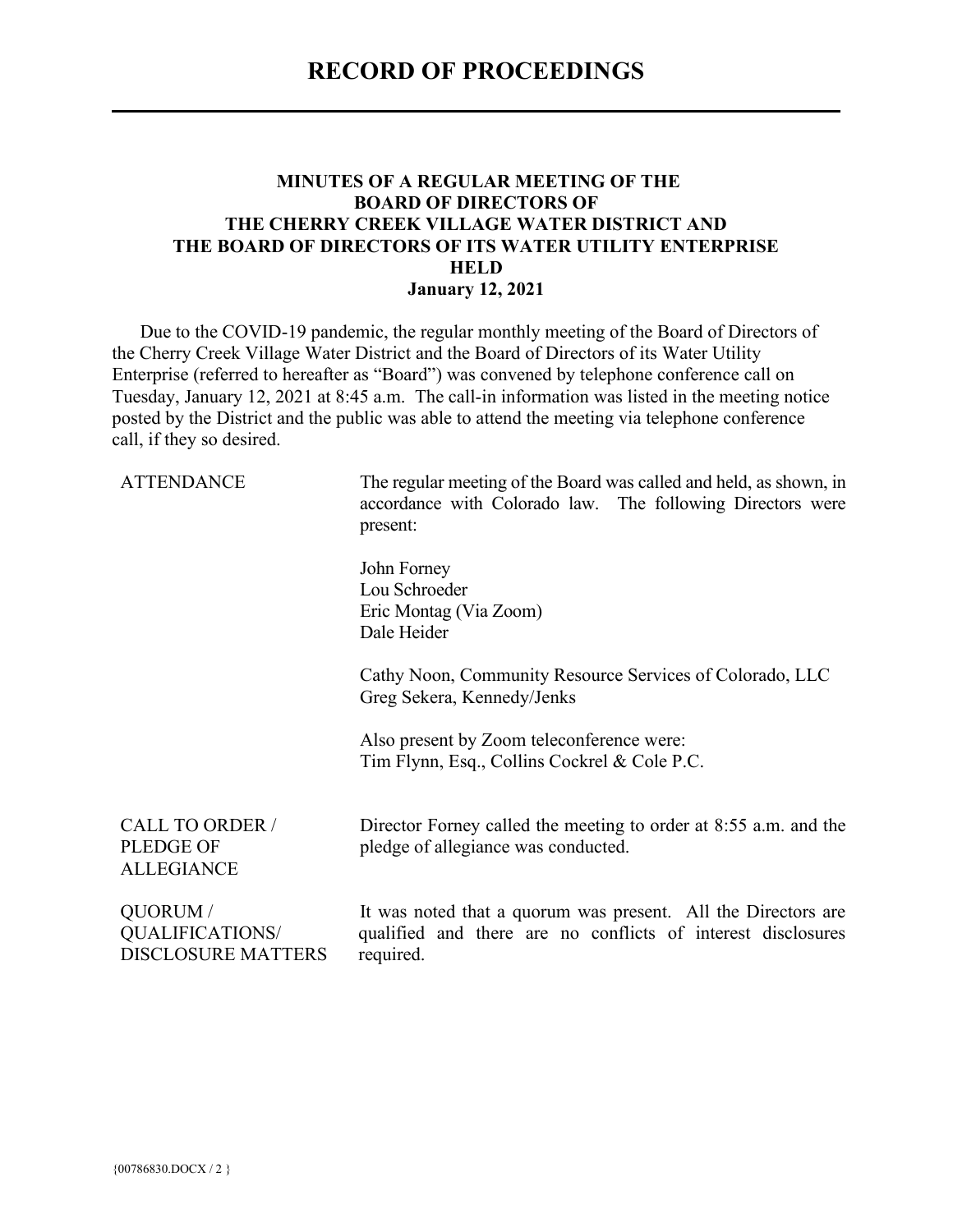| <b>ADMINISTRATIVE</b><br><b>MATTERS</b> | Agenda: Upon review and discussion of the Agenda and a motion<br>duly made, seconded and, upon vote, unanimously carried, the<br>Board approved the Agenda as presented.                                                                                                                                                                                                                                                                                                                  |  |  |  |  |
|-----------------------------------------|-------------------------------------------------------------------------------------------------------------------------------------------------------------------------------------------------------------------------------------------------------------------------------------------------------------------------------------------------------------------------------------------------------------------------------------------------------------------------------------------|--|--|--|--|
|                                         | Minutes: The Minutes of the December 8, 2020 Regular Board<br>meeting were presented to the Board. Following review and<br>discussion, upon a motion duly made, seconded and, upon vote,<br>unanimously carried, the minutes were approved as presented.                                                                                                                                                                                                                                  |  |  |  |  |
| PUBLIC COMMENT                          | There were none.                                                                                                                                                                                                                                                                                                                                                                                                                                                                          |  |  |  |  |
| <b>FINANCIAL MATTERS</b>                | Review and Approve Payment of Claims: Ms. Noon reviewed the<br>January 12, 2021 claims represented by check numbers 1321 -1326<br>totaling \$26,596.64 and claim Auto-Payments to Denver Water<br>totaling \$19,403.41 and Director Checks totaling \$369.40 to reflect<br>grand total claims of \$46,000.05. Following review and discussion,<br>upon motion duly made, seconded and, upon vote, unanimously<br>carried, the Board approved the January 12, 2021 claims as<br>presented. |  |  |  |  |
|                                         | Review Cash Position and Fund Allocation: Ms. Noon reviewed<br>the Cash Position with the Board for the period December 31, 2020,<br>adjusted as of January 7, 2021. Following review and discussion,<br>upon motion duly made, seconded and, upon vote, unanimously<br>carried, the Board accepted the Cash Position.                                                                                                                                                                    |  |  |  |  |
|                                         | Financial Statements: Ms. Noon reviewed the Financial Statements<br>for the period ending December 31, 2020. After review, upon<br>motion duly made, seconded and, upon vote, unanimously carried,<br>the Board accepted the Financial Statements as presented.                                                                                                                                                                                                                           |  |  |  |  |
| <b>DIRECTORS ITEMS</b>                  | Utility Account Delinquencies: Director Heider reviewed the<br>account delinquencies with the Board. It was noted there were 11<br>accounts over 90 days and 10 over 60 days for Residential accounts<br>and one commercial account over 90 days. The moratorium on<br>shut-offs for none payment is still in effect per Governor's<br><b>Executive Order.</b>                                                                                                                            |  |  |  |  |
|                                         | Board Vacancy: Director Forney updated the Board that he has<br>spoken with Ms. Dormer who is interested in joining the Board.<br>Director Schroeder added that he had spoken with another possible<br>candidate about the position.                                                                                                                                                                                                                                                      |  |  |  |  |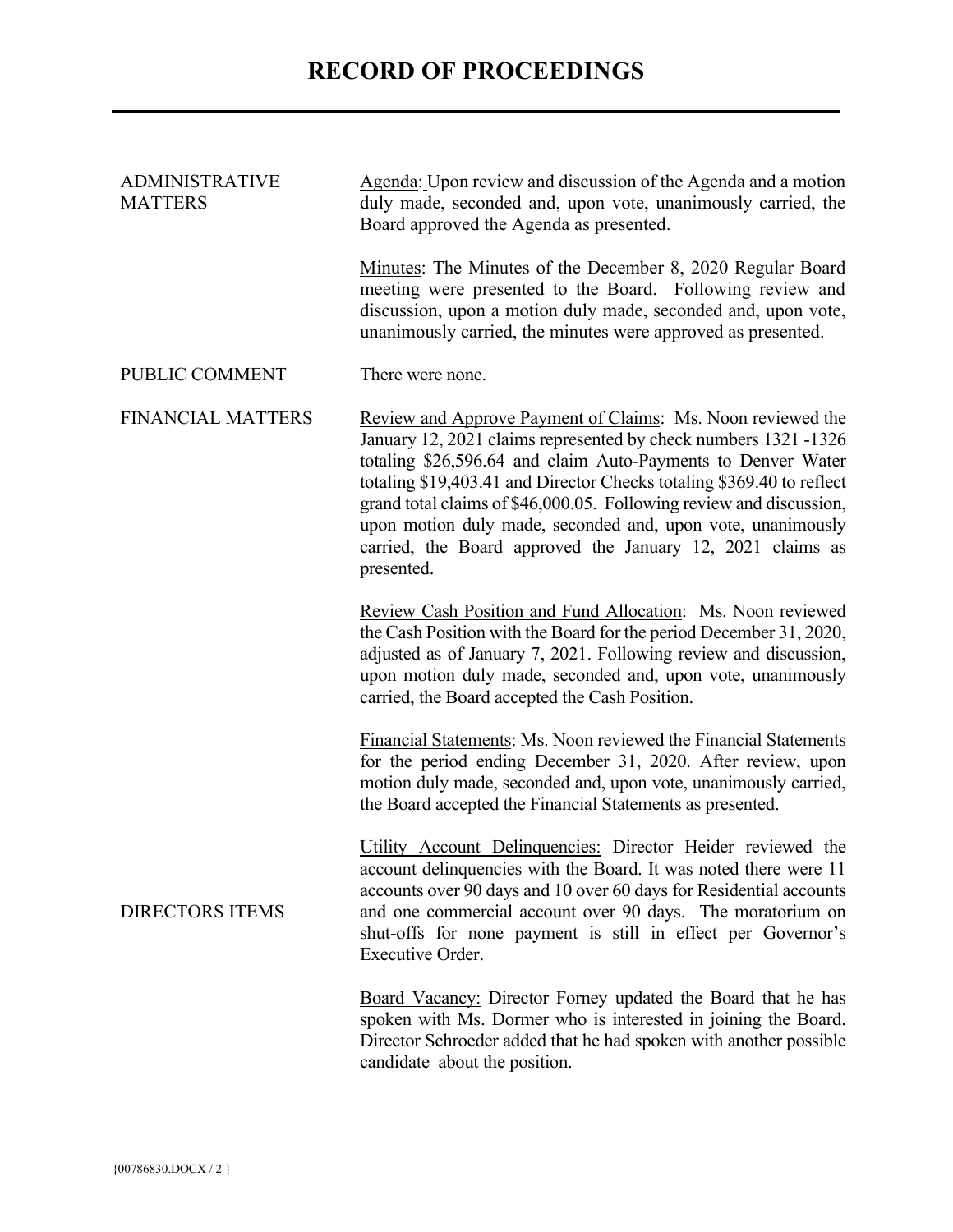| <b>MANAGEMENT ITEMS</b>                              | The<br>Board reviewed<br>Review Consumption Report:<br>the<br>Consumption Report.                                                                                                                                                                                                                                                                                                                                                                                                                                                                                                      |  |  |  |  |  |
|------------------------------------------------------|----------------------------------------------------------------------------------------------------------------------------------------------------------------------------------------------------------------------------------------------------------------------------------------------------------------------------------------------------------------------------------------------------------------------------------------------------------------------------------------------------------------------------------------------------------------------------------------|--|--|--|--|--|
|                                                      | District Credit Card: Ms. Noon informed the Board that there are<br>increasing numbers of fees that need to be paid online and the<br>District would benefit from having a credit card for those<br>transactions. The District's financial institution, BOK Financial,<br>works with Elan for a CommUNITY Visa card that has no fees to<br>the District and would allow for online payments for District<br>business. Upon review and discussion and a motion duly made,<br>seconded and, upon vote, unanimously carried, the Board approved<br>the District credit card as presented. |  |  |  |  |  |
| <b>MAINTENANCE AND</b><br><b>OPERATIONAL MATTERS</b> | Engineering Report: Mr. Sekera reviewed his engineering report<br>with the Board, which is made a part of these Minutes. Mr. Sekera<br>informed the Board that the installation of the new meters will begin<br>in April due to weather. It was discussed and agreed that estimated<br>bills for the 19 failed residential meters would be done for January<br>and February and manual reading for March. An informational<br>notice to all residential customers about the new meter installation<br>will be sent with the February bills.                                            |  |  |  |  |  |
| <b>LEGAL</b>                                         | Badger Meter Master Agreement: Upon review and discussion of<br>the agreement and a motion duly made, seconded and, upon vote,<br>unanimously carried, the Board approved the Agenda as<br>presented.                                                                                                                                                                                                                                                                                                                                                                                  |  |  |  |  |  |
|                                                      | <u>Adoption of Resolution 2021-1-1 Designating the Location for</u><br>Posting Open Meeting Law Notices: Upon review and discussion<br>of the 2021 resolution and a motion duly made, seconded and,<br>upon vote, unanimously carried, the Board approved the Agenda<br>as presented.                                                                                                                                                                                                                                                                                                  |  |  |  |  |  |
|                                                      | First Amendment to C&L Water Solutions Agreement: Upon<br>review and discussion of the agreement and a motion duly made,<br>seconded and, upon vote, unanimously carried, the Board<br>approved the Agenda as presented.                                                                                                                                                                                                                                                                                                                                                               |  |  |  |  |  |
|                                                      | Second Amendment to the Kennedy/Jenks Agreement: Upon<br>review and discussion of the agreement and a motion duly made,<br>seconded and, upon vote, unanimously carried, the Board<br>approved the Agenda as presented.                                                                                                                                                                                                                                                                                                                                                                |  |  |  |  |  |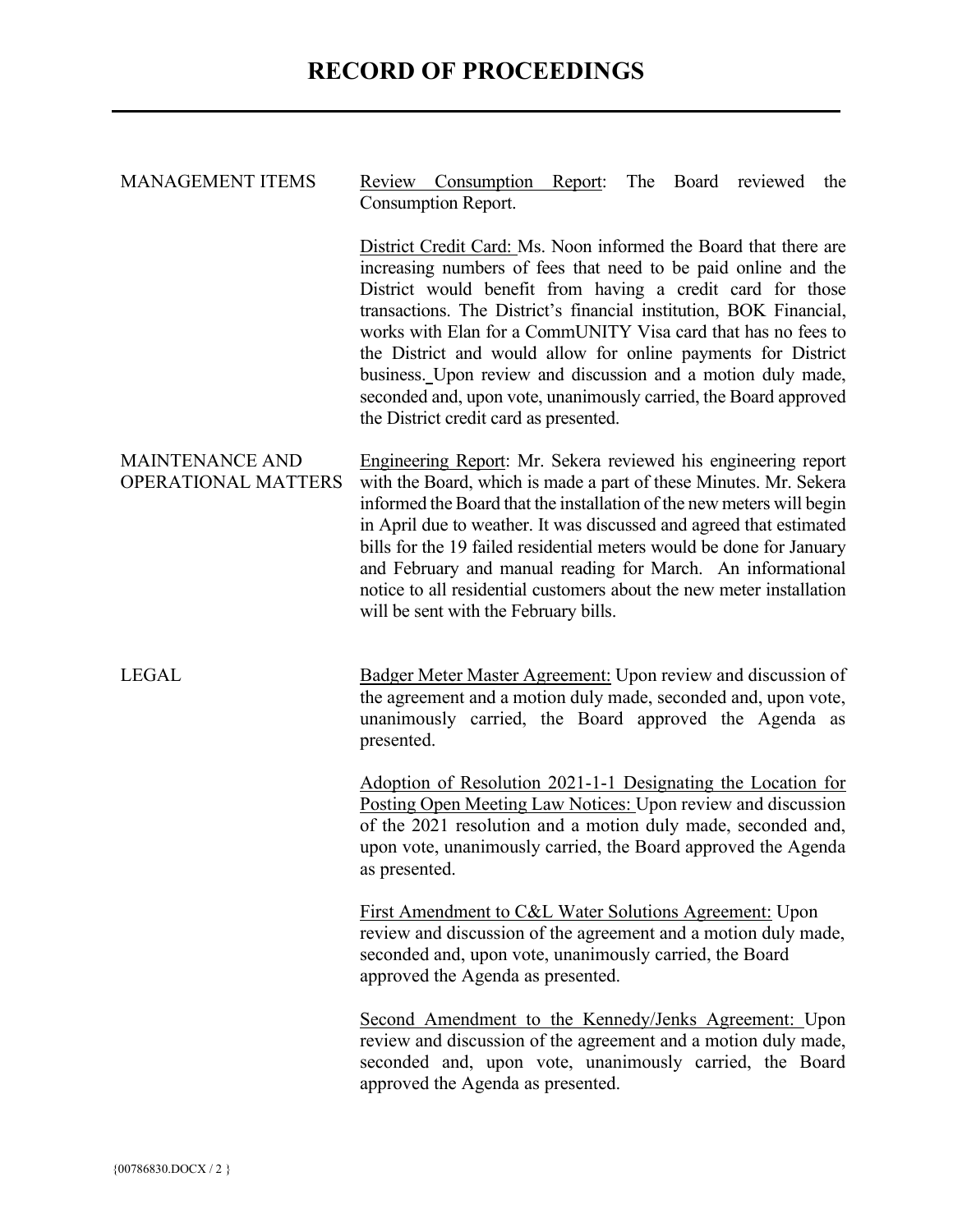ADJOURNMENT There being no further business to come before the Board, upon a motion made, seconded and upon vote, unanimously carried, the meeting was adjourned at 10:18 a.m.

Respectfully submitted,

00

Secretary for the Meeting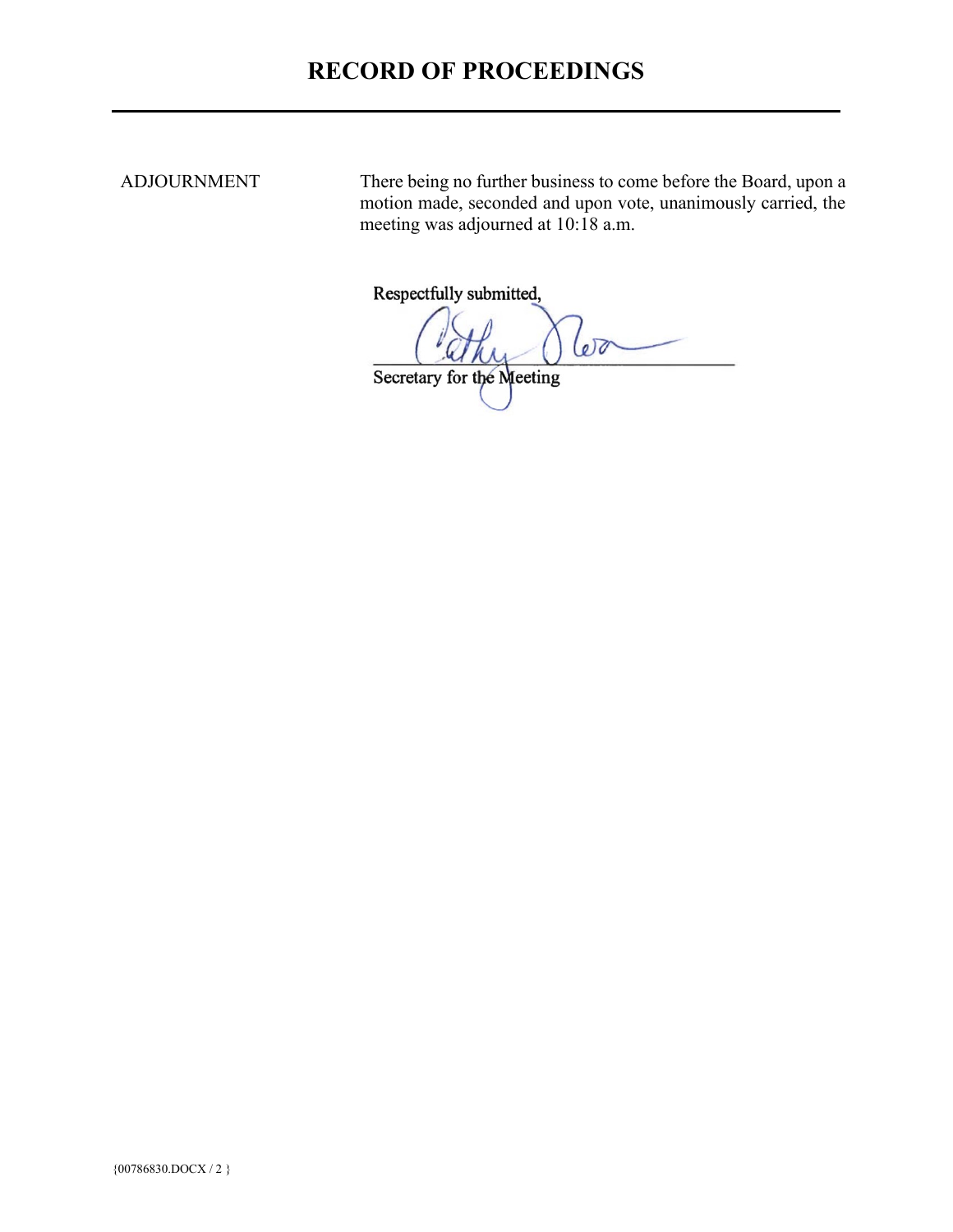

January 7, 2021

## Memorandum

| To:      | Cathy Noon, District Manager                                                                                                                   |
|----------|------------------------------------------------------------------------------------------------------------------------------------------------|
| From:    | Greg S. Sekera, P.E.                                                                                                                           |
| Subject: | Engineering Report for Board of Directors Meeting on January 12, 2021<br><b>Cherry Creek Village Water District</b><br>KJ Job No. 2146003*GENW |

Briefly presented below are the items that we have been involved in during the past month.

- 1. Residential Meter Replacement Project We are coordinating with Keystone Utility Services (KUS) regarding the schedule to start the meter installations. KUS has requested a start date of April. Their concern is the ramifications to the schedule for interruptions due to winter weather and meter pit access. We are working with the District, KUS, and Badger to determine a start date that is best for the District.
- 2. System Maintenance We coordinated the following maintenance items during the past month:
	- **Master Meters** The most recent meter readings indicated that the Yosemite meter delivered less than 1% of the flow and the Dayton meter delivered 99%. Total water supplied to the District was 3.7 MG for the December period (approx. 0.5 MG less than the prior period).

Master Meter Replacements: We continue to coordinate with Denver Water for their project to replace the District's two master meters this year.

Denver Water Yosemite Work / Shut Down: I have been contacted by Denver Water that they plan to shut down our Yosemite connection to perform valve upgrades on their Conduit in Yosemite. The work is scheduled for early March and expected to last several weeks. During this period, the District will only have one feed (supply point), the Dayton connection.

- **PRVs** There are currently no issues or concerns with the PRVs.
- Meter Transponders There were no reported transponder failures for the December readings. There remain 19 transponders with prior failures that have not been replaced.
- Customer Complaints and Investigations The following are investigations performed at the request of customers this past month.
	- a. No significant issues in December.
- Fire Hydrant and Valve Maintenance As mentioned last month two main line valves were found to be leaking during the annual inspections. C&L replaced the two valves in late December.
- $\blacksquare$  GIS We have continued to perform basic edits and coordinate with lamGIS to get the base data set up correctly. We have just started adding the data for the meters and backflow devices.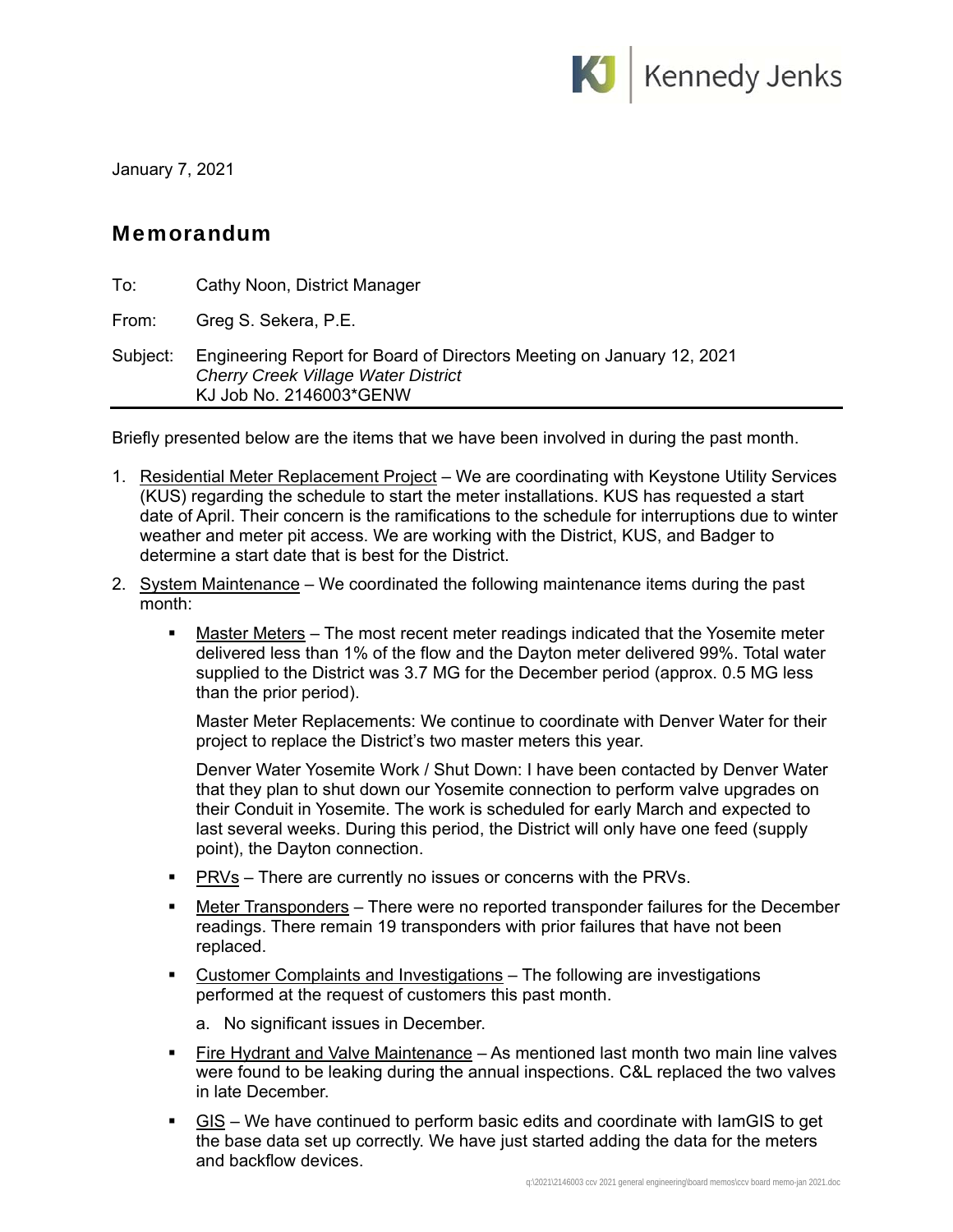# Memorandum

Cathy Noon, District Manager January 7, 2021 Page 2



- **Fire Hydrant Meter** The following fire hydrant permits were issued:
	- a. None.
- Water Line Breaks There were no water line breaks this past period.
- **Facility Locates** Locate requests were at a typical level in December.
- Maintenance Tracking A copy of the maintenance tracking/schedule is attached.